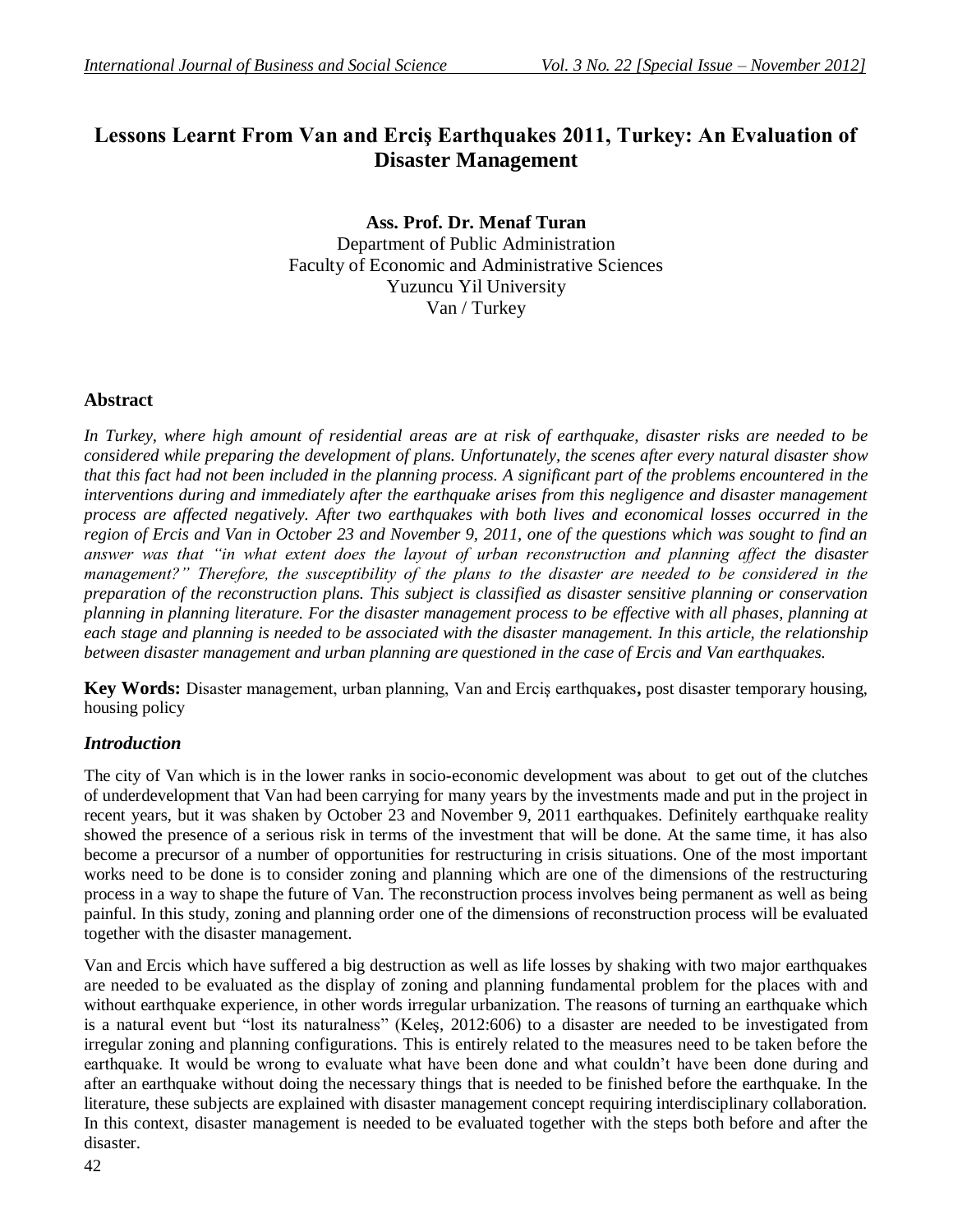The layout of zoning and planning is needed to be seen as a part of the political institution not as a technical occupation. Another dimension of zoning and planning is economical. Zoning and planning layout cannot be explained putting economical disciplines aside. Another aspect of the subject is the relationship of zoning and planning arrangements with the social structure. Sociology discipline comes out to our attention in this issue. In the zoning and planning scheme established without analyzing the social structure sufficiently, location-society relations will be ignored. With zoning and planning management which manages all of these processes and mostly based on political institutions, there are economical, political, social and managerial aspects of zoning and planning scheme and in this context, it won't be wrong to say that there is a close relation with social sciences. On the other hand, zoning and planning layout is directly related with branches of science named as natural sciences. All branches of engineering and architecture and city planning is related with the layout of zoning and planning. Therefore, the close relation between the layout of zoning and planning with transformation of natural event to disasters shows that this area is an interdisciplinary endeavor. All of these include both pre-disaster and postdisaster processes.

#### **I. Disaster Management and Unchang(ed)able Zoning and Planning Layout**

Why are there so many life losses in our country after many earthquakes? Why is this size destruction? And while it is said that nothing will be the same as it used to be, why is everything same as before? These questions can be answered by examining zoning and planning layout in our country. Then, the relationship between zoning and planning scheme with disaster management will try to be established.

The concept of planning is in the scope of many disciplines. In general, planning is defined as "in order to achieve the desired goals, preparation process of action programs" (Ersoy, 2007:9-34). Even thought urban planning is defined with different contexts, in accordance with this general definition, action programs for the future of the city can be conceptualized as a preparation process. However, it is needed to be mentioned that these actions series are multi-faceted, complex and an interdisciplinary action and changed in accordance with the functions installed to the cities by economic policies and even unplanned is become to be defended during the reached process. According to Keleş (2001), planning as a public activity is in duty area of legislative, the executive and the judicial powers. The general legal framework of planning is defined by legislation and in the real application, execution is in charge showing the relationship with the politics. On the other hand, all kinds of action and process of executive department is under judicial supervision showing that one other actor is judicial. This relationship is presented as evidence that urbanization, zoning and planning issues are nested in terms of legislative, executive and judicial powers. Modern urban planning has a history of almost 150 years in both our country and the world. Modern planning approach developed to find solutions for the problems created by industrialization showed that interventions to the cities is not only a physical one but it is also an intervention to the relationship between the city and the social structure. Therefore, the re-arrangement of the social structure is seen during spatial planning. For example, the thing Haussman was considering while he was reconstructing Paris is based on the idea of rebuilding the social structure (Harvey, 2008:23-40). This situation reveals the relationship between urbanization, planning and social structure.

When the definition of the concept of planning in accordance with the above determinations is made in a broader way as future-oriented design, achieving specific goals and objectives and a systematic action sequence not in the meaning of urban planning, it can be traced to a very long history, even back to the agricultural revolution. However, even though there are large number of plans which has different historical development, techniques and areas of interest, the history of urban planning as a concept covering also the social relations in the area not as a public action or not only a aesthetic architectural arrangements of the area goes back to the industrial revolution (Ersoy, 2007). Although zoning and planning are used together, Melih Ersoy noted that they are not integral integrators of each other and sometimes they have completely contradicted content (Ersoy, 2000:36-43). Keeping Ersoy's warning in mind, we can define planning in the context of research as zoning applications in term of urbanization and an action rule in legal perspective (Mengi and Keleş, 2003:18). Another concept that needs to be addressed in this study is the concept of disaster management. Oktay Ergünay (1999: 7-14) is defined the disaster management as "a broad concept that requires all the institutions and organizations of the society and the sources to be managed for the common goals like preventing the incident that might happen as a result of a disaster or in order to reduce the possible losses, planning, directing, supporting, coordinating, creating necessary legislative and institutional structures as well as effective and efficient implementation of the works needs to be done in loss reduction, preparation, response and recovery steps".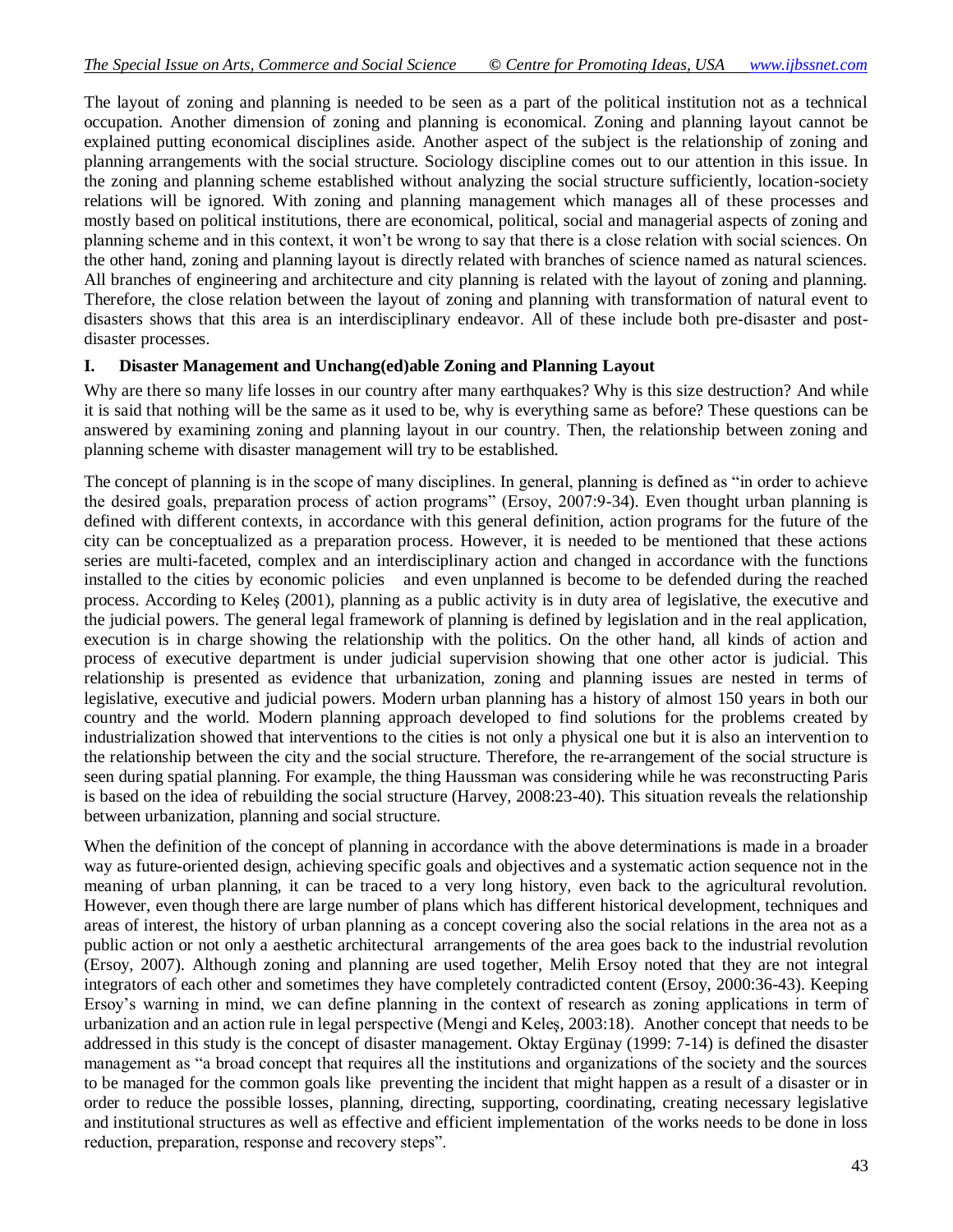In short, disaster management is an integrated preparation and implementation process that requires knowing the danger and the risk which can lead to a disaster; taking rational and scientific measures to prevent the incidents before they happened or keeping the losses in the lowest level (Şengün, 2011).

Disaster is only an element of zoning and planning layout. One of the key combining disaster management with zoning and planning layout is planning approach described as disaster sensitive planning or conservation planning. Disaster sensitive planning of all planning types and sizes is not only an important tool to reduce the disaster loss, it is defined as considering the danger and the risks of natural disasters (geological) and a planning process aiming to prevent disasters and reducing the losses, and it is needed to be noted that the integration of geological-geotechnical data into the planning in order to achieve disaster sensitive planning approach (JMO, 2012). In this respect, this type of planning which is not included in our legislation is not seen as a zoning or land planning (Balamir, 2012a).

When Van and Ercis earthquakes are evaluated in terms of the relation of zoning and planning, both preearthquake and post-earthquake phenomenon is encountered. While zoning and planning layout effective on the transformation of an earthquake to a disaster corresponds to the pre-disaster process, resettlement corresponds to the post-disaster process. On the other hand, when we divided resettlement into two stages as temporary and permanent housing, the need that both stages are needed to be done within a specific plan arises. For this reason, it will come out that disaster management has a direct relationship with planning layout both before and after the disaster. By considering the examples of Van and Ercis earthquakes, it is understood that pre-disaster process wasn't taken into account in terms of zoning and planning layout.

## **II. Disaster Management Process and Disaster Services**

Scientifically, 95% of Turkey is determined to be under earthquake risk. Some places are first degree and some is at second. However, Van earthquake showed us that Van is in  $1<sup>st</sup>$  degree earthquake zone not in  $2<sup>nd</sup>$ . It is needed to be determined that which settlement was under disaster risk, what degree earthquake zone it is in because these data have to be considered during the zone planning. Determination of the risk element is part of disaster management. Disaster management, a dynamic phenomenon, is composed with two-step process in general. This process is discussed roughly in two titles as pre-disaster and post-disaster. Pre-disaster process has two important steps. These are preparedness and risk reduction. The other process consists of three stages; search-rescue-first aid, rehabilitation and reconstruction phases. The first one includes pre-disaster measures and policies and it is named as risk management. Therefore, the thing that needs to be done in pre-disaster process is taking necessary measurements to overcome the disaster with minimum losses. The measures must be carried out according to a plan. As it is just mentioned i.e. starting with the determination of the areas under disaster risk should be regarded as the beginning of disaster management. All risk factors are mapped in this stage.

# **1. Risk Reduction Stage**

Works like determination of danger and risk of the disaster, taking the necessary measures not to bear huge losses or to prevent, if possible, raising awareness, informing the society about the danger and the risk of disaster, improving the capacity of accomplishing the task, improving the institutional structure and legislation, determining and applying the research-development policies and strategies are needed to be done in this stage. Even though the effect of the earthquake on accumulation of capital and national income was estimated at 9-13 billion USD in the studies conducted after the Marmara Earthquake, it is reported that necessary connections could not be established between development plans and disaster management, works of disaster loss reduction were not received enough attention (Sengün, 2011). As Balamir mentioned, in the "1<sup>st</sup> Summit of City Management" and "World Cities 2<sup>nd</sup> Scientific Development Forum" (WCSDA), the ideas that the reason of the disaster is not nature but unplanned and uncontrolled developments and risk reduction is not a cost but it is an investment that won't cause regret came to the front (Balamir, 2012b).

It should be emphasized that this kind of determination was made and they have been used in academic studies. Two years ago, possible earthquake risk was mentioned in Van City Symposium organized by TMMOB. Again in 2005, in a symposium held in Kocaeli, the seismicity of the city of Van was presented in as study (Özvan et al., 2005). In this recent studies, it was reminded that the city of Van might have earthquakes with 4 or higher and in terms of soil properties and structure qualities, these earthquakes would cause life and property losses.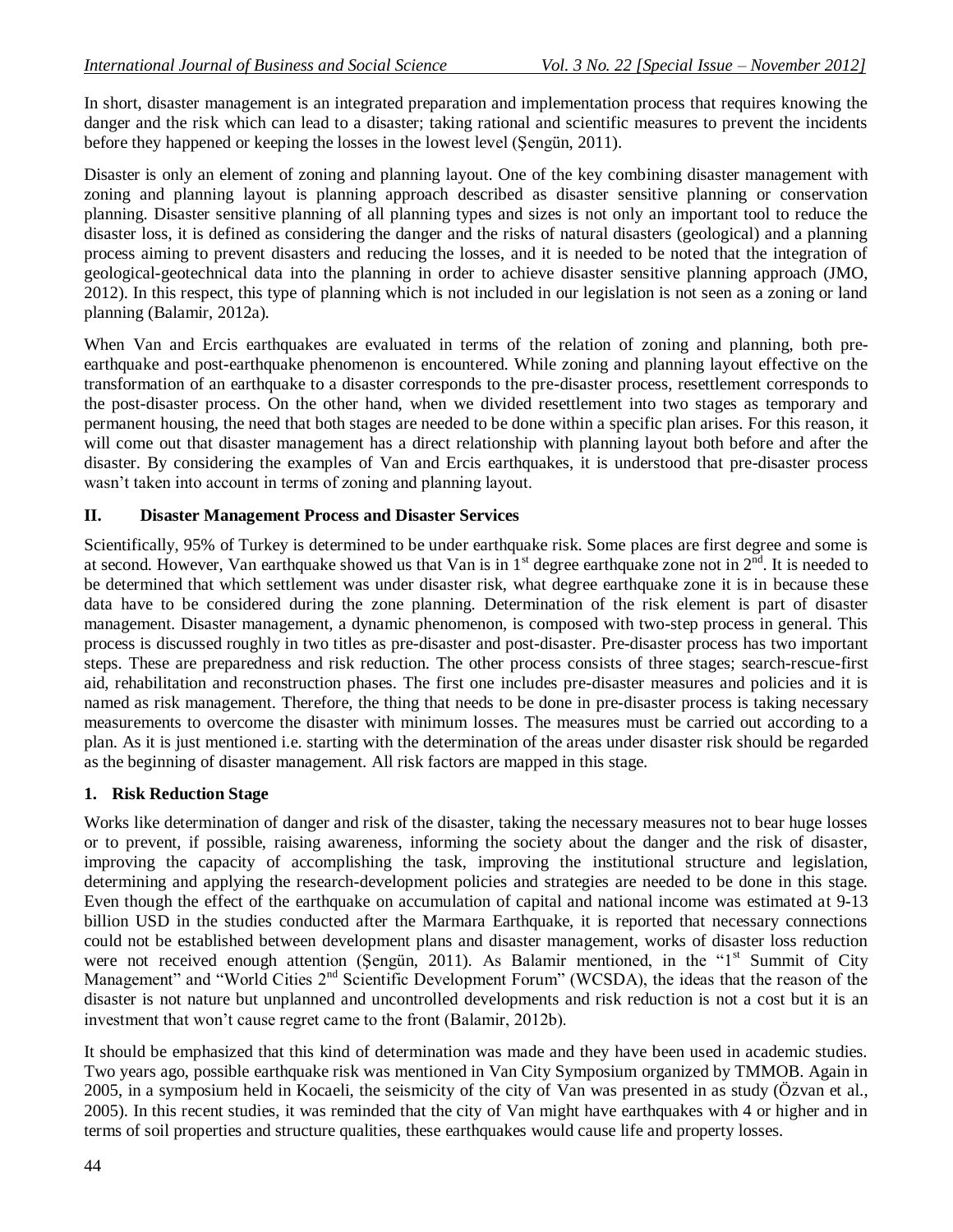In this sense, the city of Van was understood not to be ready for an earthquake in terms of both first step of disaster management and zoning and planning layout. Despite all this, how much of the prepared plans were followed is in question. Through the example of Van and Ercis earthquake, it is understood that pre-disaster process wasn't taken into account in terms of zoning and planning layout.

The report which prepared by the Chamber of Architects (2012), it is emphasized that the construction plan prepared for Van in 1994 wasn't foresee the excessive population growth after 2000, it is constantly changed within the framework of local construction plans and plan changes, this situation resulted in the emergence of formation unsuitable to ground conditions of Van. Having only 15% of licensed structures among approximately 60,000 structures in Van, having only 150 structures with architect signature among 500 licensed ones in Ercis that hosts a total population of 160.000 show the relationship between the earthquakes with planning and construction scheme. The effect of the factors related to building quality on the conversion of the earthquake to disaster is specified. For example, significant damage occurred in the ground and first floors, buildings which should be 4-5 floor built as 7-8 floors, buildings were mostly illegal, there was a lack of control on the legal ones, the construction plans which don't take into consideration disaster data used and applications were maintained with refurbished plans, low concrete quality and similar observations are mentioned in the report.

As a result, planning which is not fulfilling architecture-engineering science and technology, construction, production and inspection system and social poverty and deprivation particularly in rural areas were effective on the transformation of Van and Ercis earthquakes into a disaster.

This figure shows that the risk reduction stage is not taken into account sufficiently. In the earthquake, 644 life loss, big number of injured and together with damaged structures related data shows the severity of the situation.

| Year | <b>Region</b> | <b>Severity</b> | <b>Life Loss</b> | <b>Injured</b> | <b>Damaged</b><br><b>Buildings</b> |
|------|---------------|-----------------|------------------|----------------|------------------------------------|
| 1941 | Van-Ercis     | 5.9             | 194              |                | 600                                |
| 1945 | Van           | 5.8             | 12               |                | 2000                               |
| 1945 | Van           |                 |                  |                | 1000                               |
| 1972 | Van           | 5.2             |                  |                | 400                                |
| 1974 | Baskale       |                 |                  |                | 20                                 |
| 1976 | Caldıran-     | 7.2             | 3840             | 497            | 9552                               |
|      | Muradiye      |                 |                  |                |                                    |
| 2011 | Ercis ve Van  | $7.2 - 5.6$     | 644              |                | 33.016                             |

**Table 1: Earthquakes Occurred in the City of Van**

**Source:** (Uzunparmak, 2010).

In order to avoid this sad scene once more, risk characteristics of the settlements needs to be determined. According to Murat Balamir in this sense, works like the distribution of the population living in the town in various times during a day, collection of data related to infrastructure and superstructure, the existing building stock, determining the risk of the elements which might have damages primarily in the disaster such as power plants, reviewing the current town plans by considering all the risks, investigating the residence soil condition, width-narrowing conditions of the roads, building density, determining the location for the production and storage of dangerous substances (distribution routes) , determining the amount and the distribution of green and open spaces in the town need to be done (Balamir, 2012a).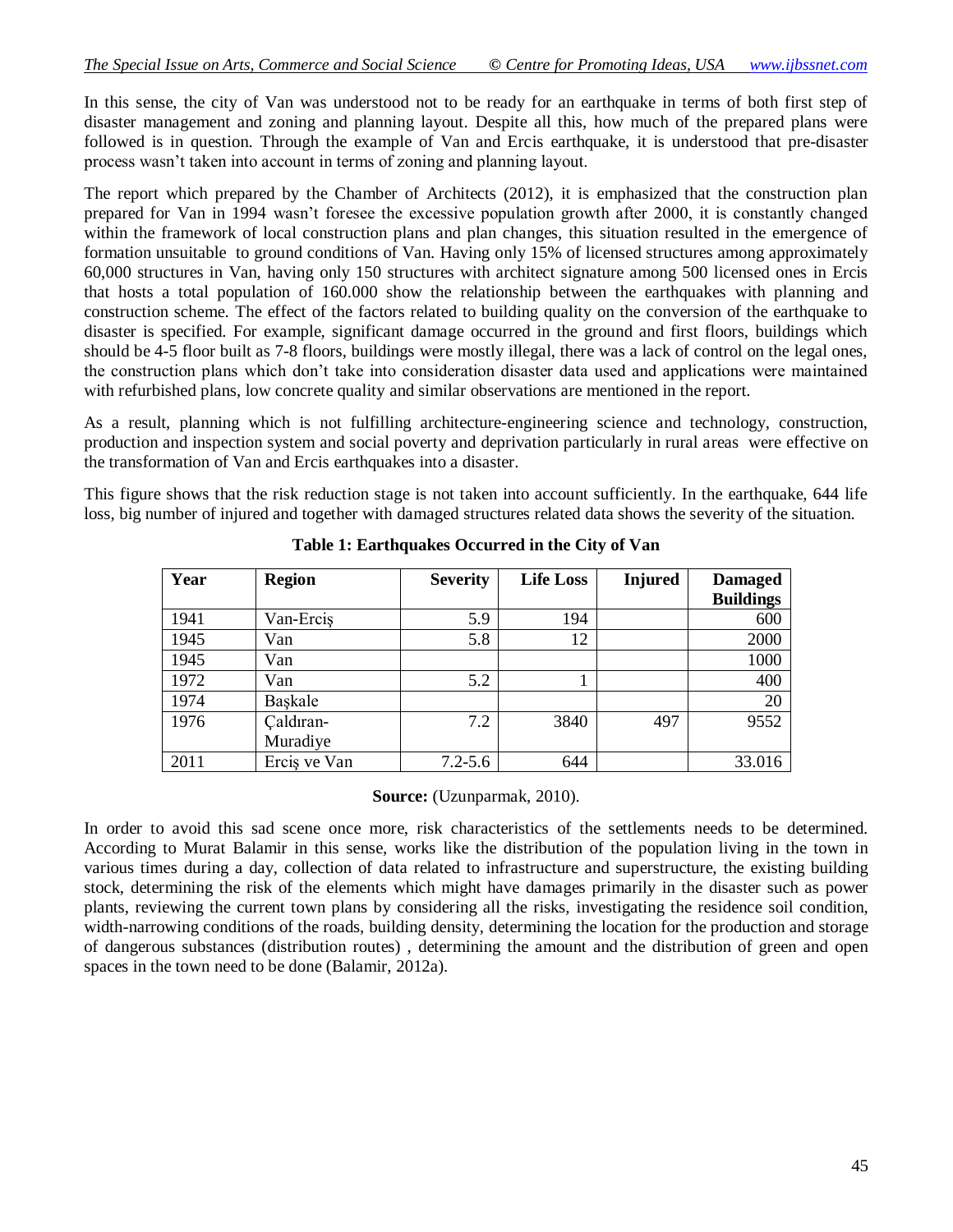|                         |          | Van   | Van/<br><b>Villages</b> | Ercis | Ercis/<br><b>Villages</b> | <b>Edremit</b> |              |
|-------------------------|----------|-------|-------------------------|-------|---------------------------|----------------|--------------|
| <b>Damage</b>           |          |       |                         |       |                           |                | <b>Total</b> |
| <b>Detection</b>        | House    | 91749 | 13564                   | 25008 | 12790                     | 4511           | 147622       |
|                         | Workplac | 14167 | 179                     | 4097  | 137                       | 155            | 18735        |
|                         | e        |       |                         |       |                           |                |              |
|                         | Barn     | 2831  | 7092                    | 3385  | 6228                      | 743            | 20279        |
| <b>Collapsed/Heavil</b> | House    | 17828 | 7266                    | 6303  | 4005                      | 801            | 36203        |
| y Damaged               | Workplac | 1434  | 82                      | 1347  | 10                        | 11             | 2884         |
|                         | e        |       |                         |       |                           |                |              |
|                         | Barn     | 1593  | 4350                    | 1826  | 1689                      | 336            | 9794         |
| <b>Medium</b>           | House    | 15333 | 326                     | 2050  | 257                       | 215            | 18181        |
| <b>Damaged</b>          | Workplac | 3153  | 8                       | 739   | 1                         | 6              | 3907         |
|                         | e        |       |                         |       |                           |                |              |
|                         | Barn     | 75    | 143                     | 64    | 113                       | 3              | 398          |
| <b>Less Damaged</b>     | House    | 34873 | 4351                    | 10838 | 6614                      | 1777           | 58453        |
|                         | Workplac | 6353  | 51                      | 1476  | 66                        | 46             | 7992         |
|                         | e        |       |                         |       |                           |                |              |
|                         | Barn     | 811   | 1876                    | 974   | 2714                      | 267            | 6642         |
| <b>No Damage</b>        | House    | 23715 | 1621                    | 5817  | 1914                      | 1718           | 34785        |
|                         | Workplac | 3227  | 38                      | 535   | 60                        | 92             | 3952         |
|                         | e        |       |                         |       |                           |                |              |
|                         | Barn     | 352   | 723                     | 521   | 1712                      | 137            | 3445         |

|  |  | Table.2: Damage Status according to the results of the Appeals to Final Damage Determinations |  |
|--|--|-----------------------------------------------------------------------------------------------|--|
|  |  |                                                                                               |  |
|  |  |                                                                                               |  |
|  |  |                                                                                               |  |

**Source:** (Van's Governor, 06.03.2012).

# **2. Preparedness Stage**

Since complete elimination of the possible risk and danger arising after the disaster is not possible in spite of the measures taken and the works done in the risk reduction stage, works like preparation and developing the emergency plans, improving the information level of the personnel who is given duty and responsibility in these plans by education and application, organization, development and dissemination of search and rescue works, establishing and improving of alarm and early warning systems, supplying first aid materials in regional and local scale when needed are done in this stage (Ergünay, 2008).

It is needed to be mentioned that there are important issues in Van and Ercis earthquakes at this stage. Although, there is a Study Guide about the Works in the Disaster (2011) prepared by Provincial Disaster and Emergency Directorate Management, it should be emphasized that the data of this works are not benefited enough in both institutional and community level. However, it should be noted that the guidelines was applied after the earthquake. Another problem arising in the application of the guidelines is the reality of the personnel who would have part in this work has been faced with the disaster also. On the other hand, it should be added that the reality of organizing search and rescue teams from other cities because of the magnitude and the impact of the earthquake shows that the planning for this issue was made only considering local personnel and instruments.

# **3. Event Response Stage- First Aid and Rescue Services**

Intervention, starting immediately after the disaster, is a term describing the activities carried out within 1-2 months depending on the size of the disaster. The main objective of this work is to save as many people's life as possible in the shortest time, to ensure the treatment of the wounded, to meet the vital requirements like shelter, food, relief, protection, heating, security, psychological support as soon as possible (Şengün, 2011). If we need to turn back to Van and Ercis earthquakes again, since the necessary measurements wasn't taken before the disaster in the second stage i.e. crisis management stage, a heavy load came out causing from this stage.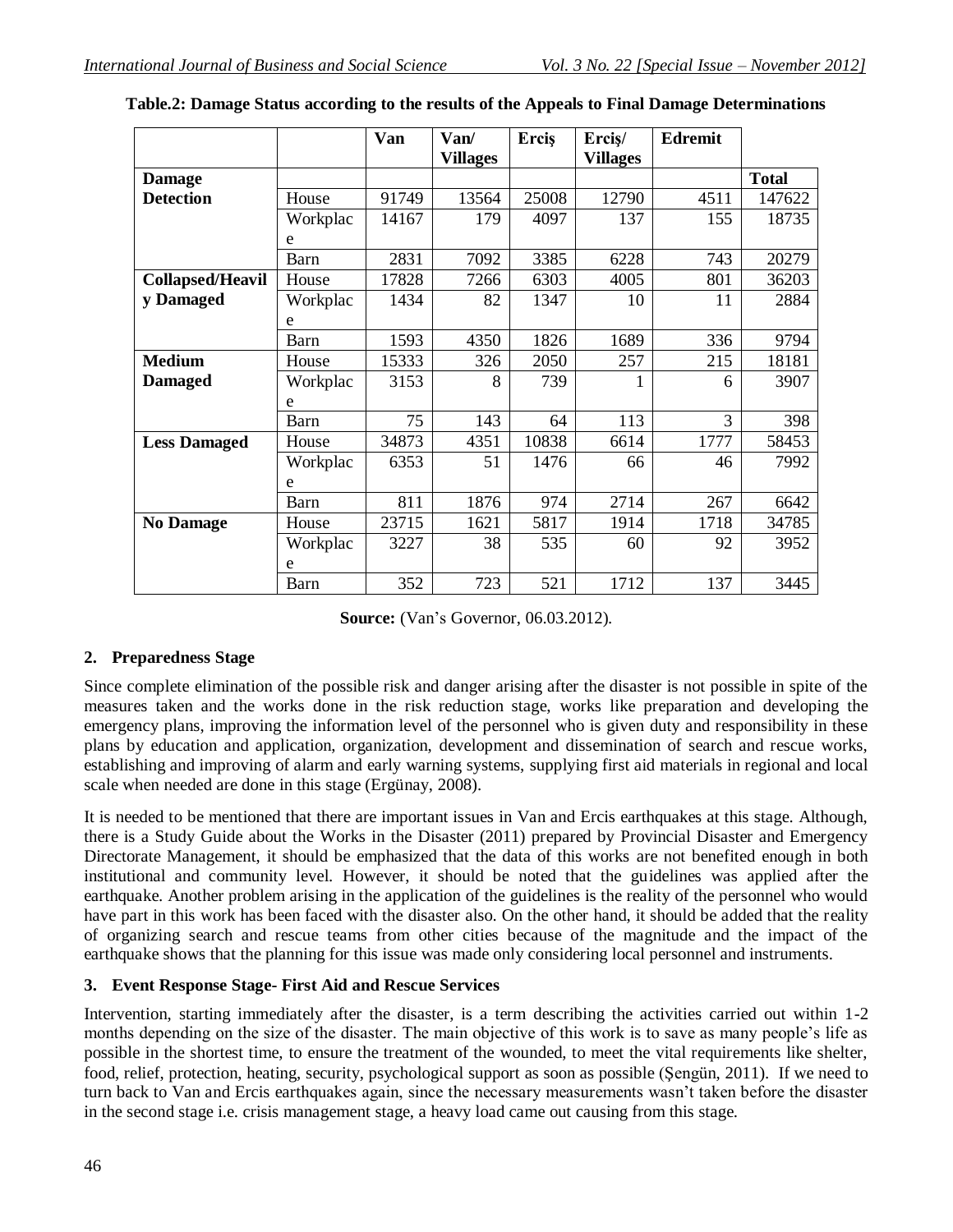As it is known, October 23 earthquake caused life loses and destruction especially in the town of Ercis, November 9 earthquake caused same results in the city of Van but the life loss was less. This should be considered as the first lesson taken after the earthquake, because important part of our citizens either left the city or they didn't came to their houses. First step in terms of disaster management includes search, rescue and first-aid measures. It should be emphasized that this process is managed relatively well comparing with the previous earthquakes. However, there are factors preventing the determination of the collapsed structures and reaching these areas. Coordination problems of search, rescue and first-aid teams to reach the earthquake area and directing them to the dents need to be added. On the other hand, medical teams that are quickly mobilized and managed in the center continued to provide health care services in very organized manner in spite of mostly damaged health institutions. One other problem faced in this stage in terms of Van and Ercis Earthquakes is temporary housing problem. The difficulties to evaluate the claims about meeting search, rescue and first-aid works with tent demands simultaneously with the delays on transferring the tents into the earthquake zone, the difference between the number of tent in stock and the number of requested tent and the problems that need to be solved during the damage assessment and at the point of determination of the people in need drew attention.

One other problem area again in this stage is meeting food, cleaning supplies, clothing and other needs. The relief supplies which was sent by the citizens from all over the country, non-governmental organizations and public institutions were mentioned in press. Primarily it should be noted that a very high sensitivity was exhibited in this issue. However, panic and chaos environment caused by earthquake, despair and uncertainty feelings made everyone in need of help. Previous experiences have shown that such reactions can occur. However, coordinating all the aids came from everywhere, repacking after sorting them and being sent randomly caused problems in the works done in the earthquake zone. Therefore, this issue was also criticized. Distributing all aid materials at once and randomly will cause to the depletion of the stocks. For this reason, we know that after the first few days, works for delivering the helps to the people determined to be in need of help were done. We need to state that help dependency issue is not unique for this earthquake but social groups who become help depended because of the applied system increase the level of their expectation and expressed their demands loudly after the disaster. One other measurement after the disaster is to ensure the security and public order.

The measures especially, the safety of debris, the measures taken about not entering the buildings having the risk of collapsing, delivering the tents and other relief supplies to those in need can be evaluated in this regard. Predamage detection is caused by the need of ensuring safety. Final damage determination is another piece of this process. Having aftershocks caused difficulties on this works. But in this regard, in Van and Ercis as a result of investigating 103.478 buildings, 111.709 housings, 14.904 workplace and 17.261 yarn it is found that 33.016 buildings, 28.532 housings, 2.440 workplace and 8.254 yarn were collapsed or severely damaged. According to the result of this damage assessment, which would have the right was determined. With all of these steps, the shock earthquake victims faced tried to be overcome in the frame of psycho-social support services. Finally, various measures taken in the field of education is considered at this stage. In this regard, giving a period of temporary interruption of education, migration of some of the students to other cities, with teachers' accommodation problems, it needs to be added that around 60 teachers lost their lives in Ercis earthquake.

#### **4. Recovery Stage**

Starting immediately after the formation of a disaster, all activities which may last for a few years depending on the size of the disaster form the recovery stage. The main objective of the work done at this stage is to ensure the continuity by improving in time of vital works in work and economic areas like communications, transportation, water, electricity, sanitation, education, social activities, temporary and permanent residence and as a result creating safer and improved living environment for the people affected by the disaster. 270 thousand housings have been rebuilt because of the disasters occurred so far (Şengün, 2011).

In terms of Van and Ercis earthquakes, this stage covers temporary housing and the problems of housing, education health, social welfare, communications, transportation and infrastructure carried out in these fields. Container residential areas; 4 in Ercis and 31 in Van is the most important aspects of this process. In accordance of the instruction to manage these places where almost 180 thousand of earthquake victims would live until the permanent housing is complete is done, social and public services related to these areas are done. It can be said that, we are lucky about determination and availability of the fields where this many citizens would placed in terms of urban planning scheme.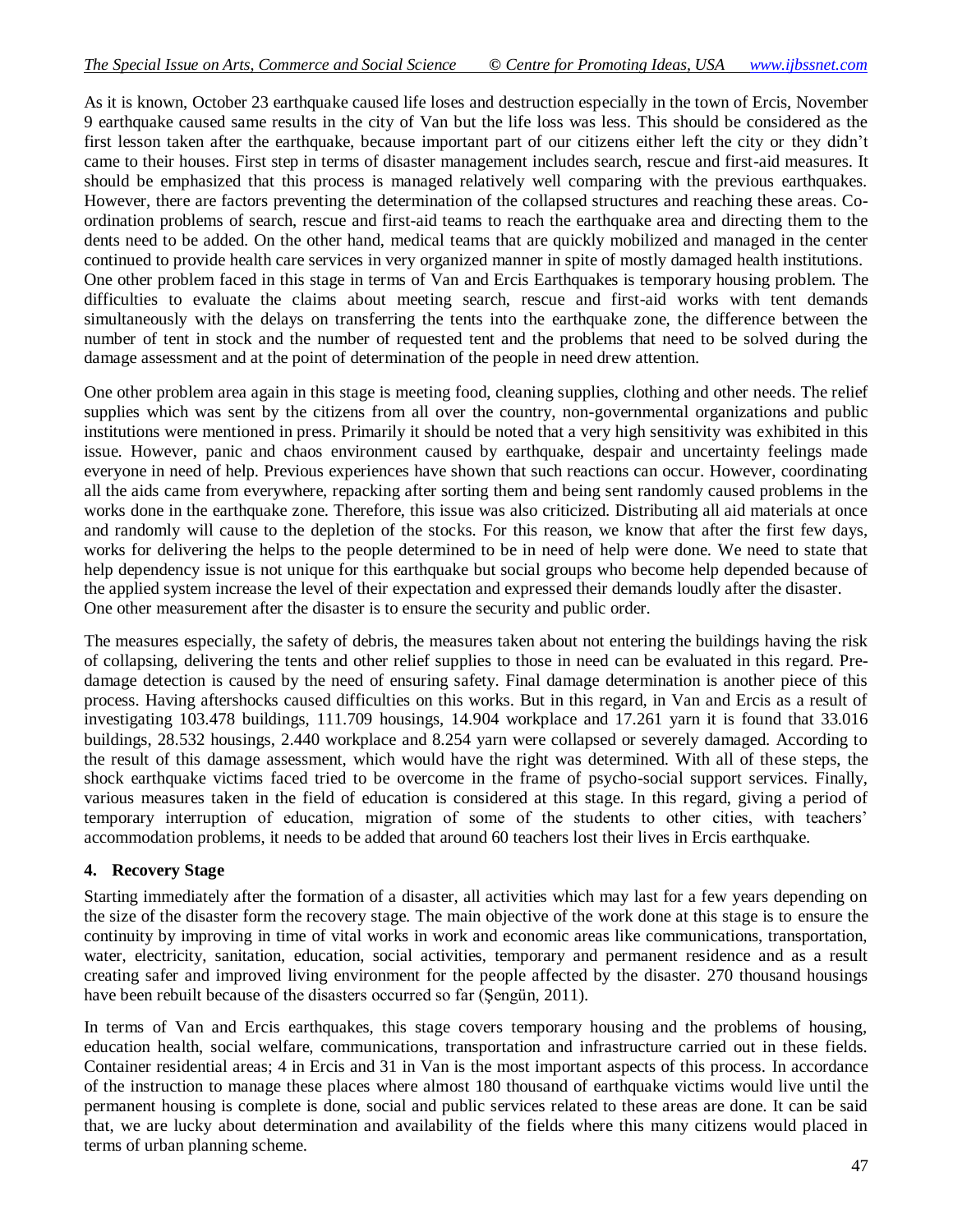Because, areas still owned by the state and the treasury, might be a base for planning. One of the most important aspects of planning is to have stock of land which would provide temporary housing in post-disaster period. The existence of this stock has relaxed the public administrations.

## **5. Reconstruction**

This stage need to be completed as soon as possible by the elimination of the effects of the disaster and creation of new residential areas. Works done in this context are named as reconstruction process in disaster management (Yılmaz 2008: 19-20).

In terms of Van and Ercis towns, rehabilitation and reconstruction processes need to be addressed together. On the one hand, execution of the public and social services related to container residential areas, on the other hand, execution of permanent housing and urban need in the frame of a new plan is in question. It is known that detection of the location for permanent houses have been completed and the houses were distributed but new planning and urban regeneration is still continues. This plan needs to be prepared in accordance with planning principles named as disaster sensitive or conservation planning in literature. For this reason, how the idea of this planning will be explained in the following title.

## **III. Disaster Sensitive Planning for Disaster Management**

It is worth considering the steps related to disaster management process as successive and nested dynamic rings. Preparatory work can be done during the damage reduction efforts; improvement during intervention, harm reduction during the improvement works can be done. It is impossible for public management to perform all of these works (Şengün, 2011). As noted above, there is a direct relationship between disaster management and urban planning. Thus, urban planning is a phenomenon which appears at every stage of disaster management. It is required in pre-disaster, during the disaster and in post-disaster. For example, to reach the structures which were destroyed or heavily damaged, pre-planning of these areas, constructing infrastructure system accordingly is in question. The possibility of planning all of these processes together will be possible by implementing the disaster sensitive planning into life. Reconstruction work after the disaster means to be ready to the possible disasters and reducing the risks. For this reason, the reconstruction of Van and Ercis should be in proper with the capacity to be prepared for future earthquakes. Disaster sensitive planning in this context is not an approach reducing urban planning to only a static environmental design and land use decisions, but it should be designed as a dynamic process of problem-solving for creating a livable, safe, healthy urban environment and it is an internalization of planning processes of the methods of reducing disaster danger and risks (Yılmaz, 2008). Therefore, disaster sensitive planning should cover the determination of important public buildings, land use and residential buildings, the transportation system, drinking water, sewage and other infrastructure system analysis, industrial facilities that could cause significant environmental pollutions and the determination of necessary rescue and aid infrastructure and geological studies based on planning (Yılmaz, 2008).

#### **As Conclusion: Lessons Learnt**

Two major earthquakes occurred on October 23 and 2011 have caused very serious losses of lives and properties and they have caused a trauma that will last for many years on the people who suffered the earthquakes. Hence, the most important feature of Van and Ercis earthquakes which was very insidious and devastating is the material destruction besides the loss of lives. Earthquake phenomenon is a subject to be examined with not as a discipline only but also as an interdisciplinary collaboration. And an earthquake has economical, political, social, administrative, cultural and psychological aspects. Because of this unique nature, it is a managerial phenomenon that not only the central and local governments but also the people need to participate in the decision-making processes. However, as it can be observed in Van and Ercis Earthquakes, participation which is a requirement of democracy should not only include the demands after the earthquakes, but rather it should include the needs to be done before them. Issues such as failure to take measures needed to be taken in advance for not to get caught by an earthquake unprepared, not to prepare town plans sensitive to a disaster or failure to follow the prepared plans, not to prepare building permits and license processes proper to the city policies and planning principles and condoning illegal structures or lack of control are related to pre-disaster process.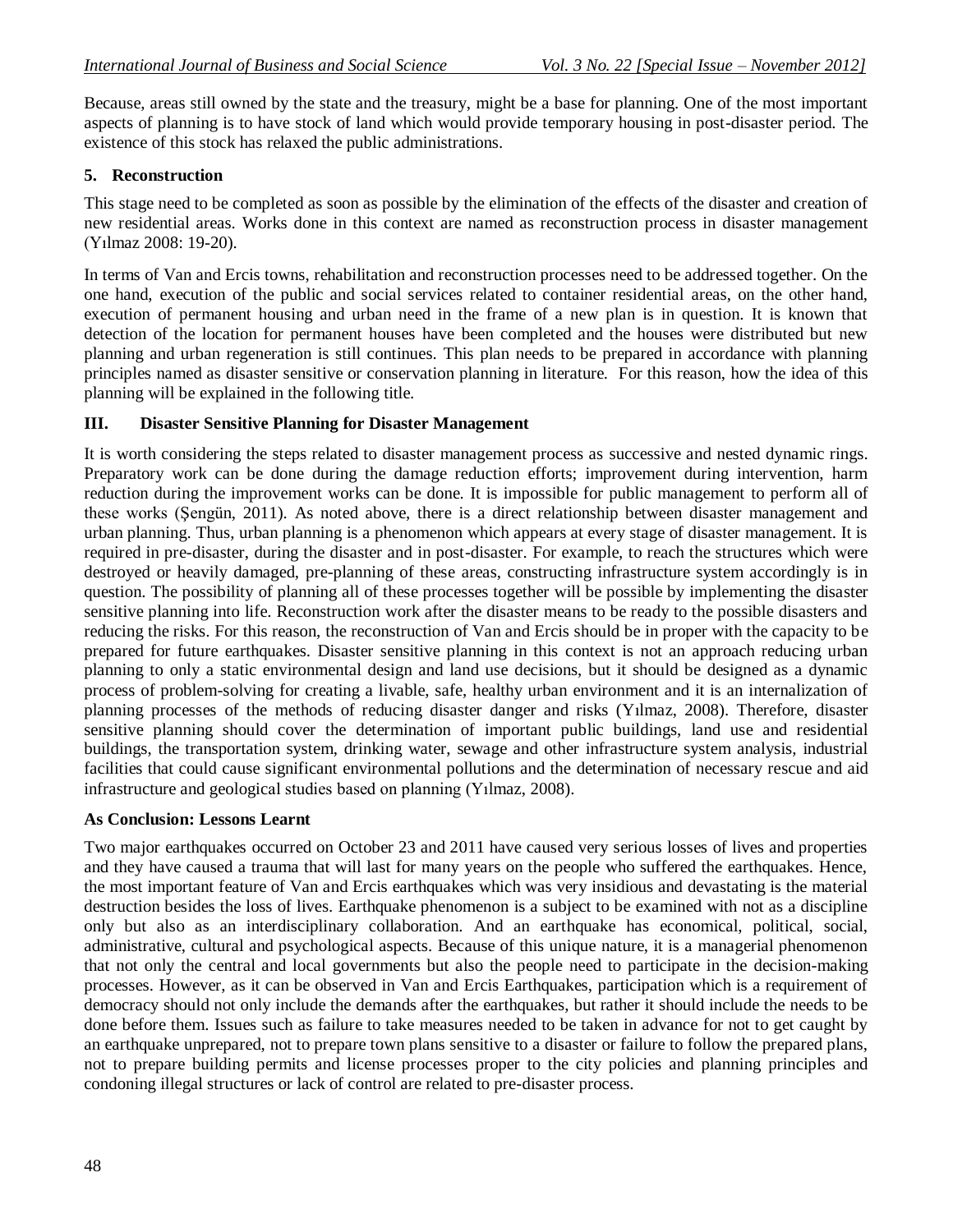Disaster sensitive planning of all types and sizes of planning is an important tool to reduce disaster damages and it is described as planning process taking into consideration the dangers (geological) and risks of natural disasters and preventing disasters and reducing the losses, and the need to ensure the integration the geological (geologicalgeotechnical) data into the planning is indicated for achieving disaster-sensitive planning approach. Ercis and Van have paid great price of getting caught to the disasters unprepared to these processes. The following observations can be made about Ercis and Van earthquakes.

- 1. Construction principles proper to the planning sensitive to disasters were disobeyed in the layout of zoning and planning of both Ercis and Van. In places, multi-storey building or apartment blocks policy have been followed for the last 15-20 years. We can add illegal and unlicensed construction with same features into these kinds of structuring. Building culture of designing ground floors as stores and opening them directly onto the streets has been in question.
- 2. The report which prepared by the Chamber of Architects, it is emphasized that the construction plan prepared for Van in 1994 wasn't foresee the excessive population growth after 2000, it is constantly changed within the framework of local construction plans and plan changes, this situation resulted in the emergence of formation unsuitable to ground conditions of Van. Having only 15% of licensed structures among approximately 60,000 structures in Van, having only 150 structures with architect signature among 500 licensed ones in Ercis that hosts a total population of 160.000 show the relationship between the earthquake and planning and construction scheme. The effect of the factors related to building quality on the conversion of the earthquake to disaster is specified. For example, significant damage occurred in the ground and first floors, buildings which should be 4-5 floor built as 7-8 floors, buildings were mostly illegal, there was a lack of control on the legal ones, the construction plans which don't take into consideration disaster data used and applications were maintained with refurbished plans, low concrete quality and similar observations are mentioned in the report.
- 3. These types of building structures have the most earthquake damage. It wouldn't be wrong to describe Ercis and Van earthquakes as a city earthquake considering the structures where mostly the middle and upper income groups' citizens reside. Again, it can be said that the groups who are mostly affected by the earthquake are mostly middle and upper income ones because of the same reasons. The most important feature of city spaces is that they are built in accordance of the class structure.
- 4. October 23 Earthquake was a devastating and caused life loss for Ercis. Multi-storey apartments turned into a pile of debris with the earthquake. Even though there were a few life loss in the couple of villages of Ercis, buildings and barns were heavily damaged. October 23 Earthquake in Van caused a few multi-storey buildings to collapse but it caused life loss in the villages very close to the epicenter of the earthquake. Therefore, it can be expressed that the actual effect of October 23 Earthquake is occurred in Ercis. November 9 Earthquake was almost entirely focused on Van. Despite its 5.6 magnitude, the effect was fairly large. The most dramatic side of November 9 Earthquake was the life losses in Hotel Bayram.
- 5. We can define November 9 Earthquake as an insidious earthquake for Van. That the citizens weren't at home because of the measures taken after October 23 Earthquake was the most important reason for the small amount of life loss. Again, this earthquake didn't collapse the structures as in Ercis but it damaged the buildings heavily. Therefore, it became one of the most challenging issues dealt by crisis management after the earthquake. Because the evacuation and demolition of heavily damaged buildings have been quite time consuming and costly. Let us noted that this process is still ongoing.
- 6. Not to take the precautions which should be taken before the earthquake hardened the problems arrived with the earthquake. Closures of the roads to the debris limited the possibilities of interventions to the earthquake mainly first-aid and rescue works. However, it could have been easier to reach the debris if principles like designing wider roads and having alternative transport routes and floor heights and towing distance in the construction plans were determined and they were obeyed. The possibility of collapse of a building always should be kept in mind and the area which will be covered by the collapsed building should be kept in the level of not to close the road. A settlement unit in disaster-sensitive planning is a safe and livable area beyond a simple land using decisions. Unfortunately, earthquakes have showed that the places we live in not healthy, safe and livable.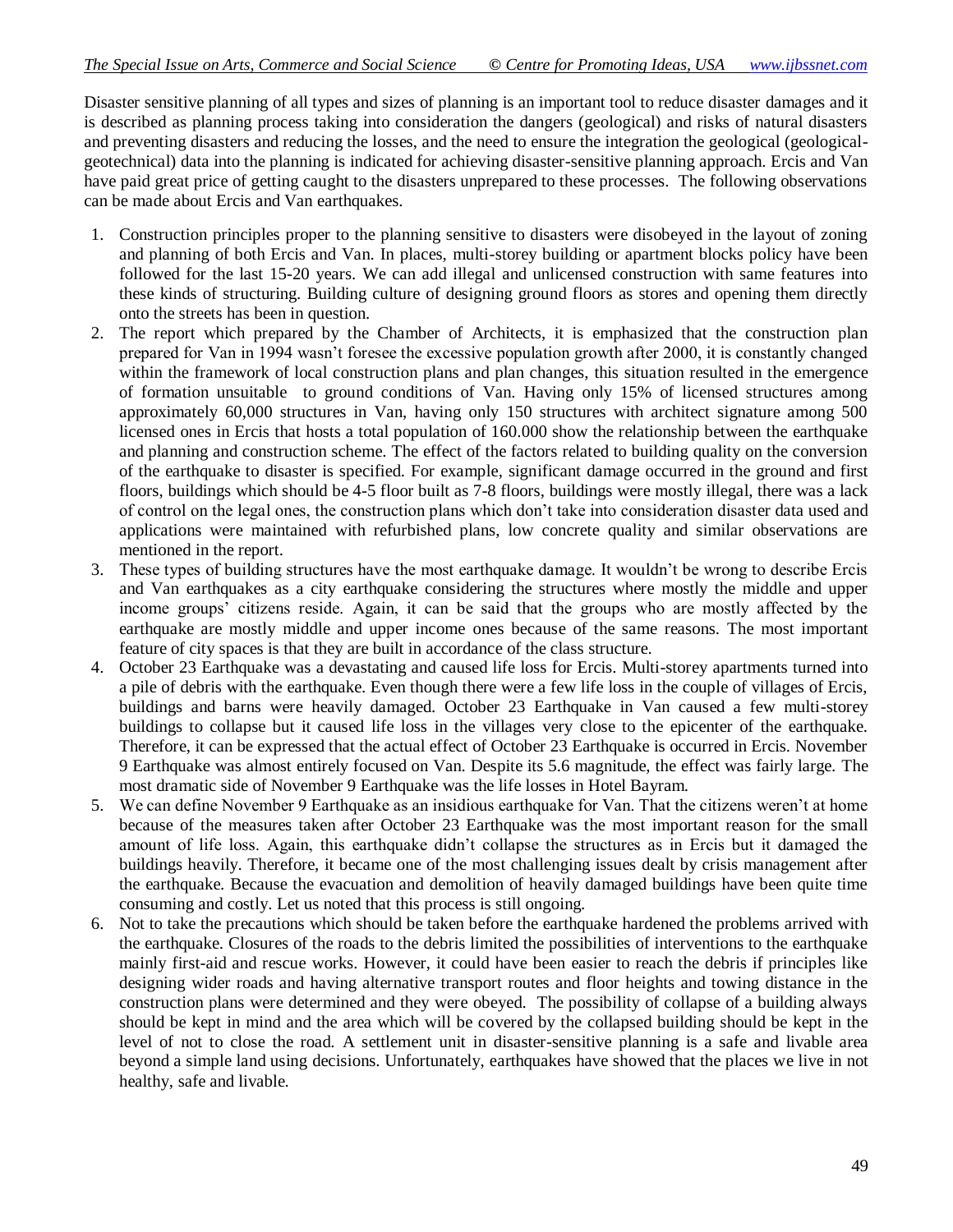- 7. Some problems are experienced about putting the provisions related to disasters mainly Law No. 7269 into action. It is a rule of crisis management that authorities are needed to be gathered in the territorial governor. Indeed, it happened accordingly in Ercis and Van and a crisis center has been set up in both cities. It shouldn't be forgotten that the territorial governors are also victims. However, it is a fact that the city rulers are the ones knowing the city the best. Since these two facts were read well in Ercis and Van earthquakes, the territorial governors who worked in Van before was assigned in crisis centers. Thanks to this method that we can describe as a successful application in terms of crisis management, co-operation between the current territorial governors and appointed territorial governors, the representatives of other institutions were integrated into the crisis center and effective intervention to the crisis was made. The crisis which is managed through Ercis at the beginning was expanded to include Van after November 9.
- 8. The works crisis center must be done are needed to be planned separately. Search, rescue and first aid services, transportation and communication services, food and clothing distribution, the distribution of tents, damage assessment, coordinating debris and other security services are the duties that crisis management need to done during and immediately after the disaster. On the other hand, rapid migration began after the earthquake, the interruption of educational services; unemployment and poverty are the other important issue that needs to be focused on. Poverty merging with earthquake disaster put almost all of the citizens in need. The destruction in the rural areas is in the level that cannot be ignored. An important part of the life losses especially in the first earthquake in Van occurred in the villages of Van.
- 9. One of the issues to be addressed after each disaster is the inability of the helps. This issue is mentioned more especially in the places with higher rate of poverty.
- 10. Ercis and Van earthquakes have been a monument of sensitivity and brotherhood for all of our citizens. The high amount of helps and donations sent from all over the country showed this high sense of commitment and sensitivity. However, it should be also mentioned that there are some difficulties sorting and distributing the aids sent from our country and abroad. Everybody in the area where the earthquake occurred is a victim at least at the beginning. Thus, everyone is trying to survive in this panic environment. Perhaps the natural order situation Hobbes called is experienced mostly during these disaster moments. However, Law No. 7269 characterizes everyone as a victim. Maybe this could apply to the entitlement. It is hard to appease the people suffered the earthquake for the first moments no matter if their houses or stores is collapsed or not, if they have life losses in their family or not. Therefore, this fact needs to be considered while distributing tents and other needed materials. This situation has great importance in this city with high levels of poverty and least developed in terms of socio-economic development in our country. This approach has been adopted in the distribution of food and clothes in Ercis and Van earthquakes. Tent distribution have become the subject of criticism in the press and media because of the lack of inventory and being not suitable to the winter season. Therefore, not the assumption that an earthquake will occur but seasonal conditions are needed to be taken into account and the tents are needed to be stocked in the regional centers in enhanced amounts.
- 11. While a disaster has local property depending on the locations it occurred, it has a central character in terms of intervention possibilities. Planning many work and processes in center not local places will ease the disaster management. Van and Ercis Earthquakes became the first big test for Disaster and Emergency Management Presidency (AFAD) incorporating three institutions and established in 2009 by Law No. 5902. Despite joining disaster related institutions under the umbrella of an organization can be considered a positive development, shortcomings occurred during the process of damage determination has led to the institution to be criticized. No doubt this experience will be helpful to use the necessary information and the equipments more effectively in terms of the disaster that may occur in our country. In this regard, establishment of AFAD which is a central institution is important. However, it would be appropriate to develop and enhance the intervention resources of AFAD after this first experience. AFAD and TOKI (Housing Development Administration of Turkey) were the two important actors of Ercis and Van earthquakes. TOKI and AFAD were loaded with important functions in temporary accommodation. AFAD in the supply and delivery of containers, TOKI in organizing the infrastructure fields and Van Governorship in coordination have taken an active role in this process. The Ministry of Environment and Urbanization with both of these two institutions has become the most important actors in the reconstruction process in terms of the preparation of new development plans. Active role of these institutions in the process of reconstruction and building still continues. On the other hand, municipalities obliged to prepare emergency plans, building inspection agencies assigned to inspect the structures and non-governmental organizations worked in the earthquake come from around the country are needed to be added.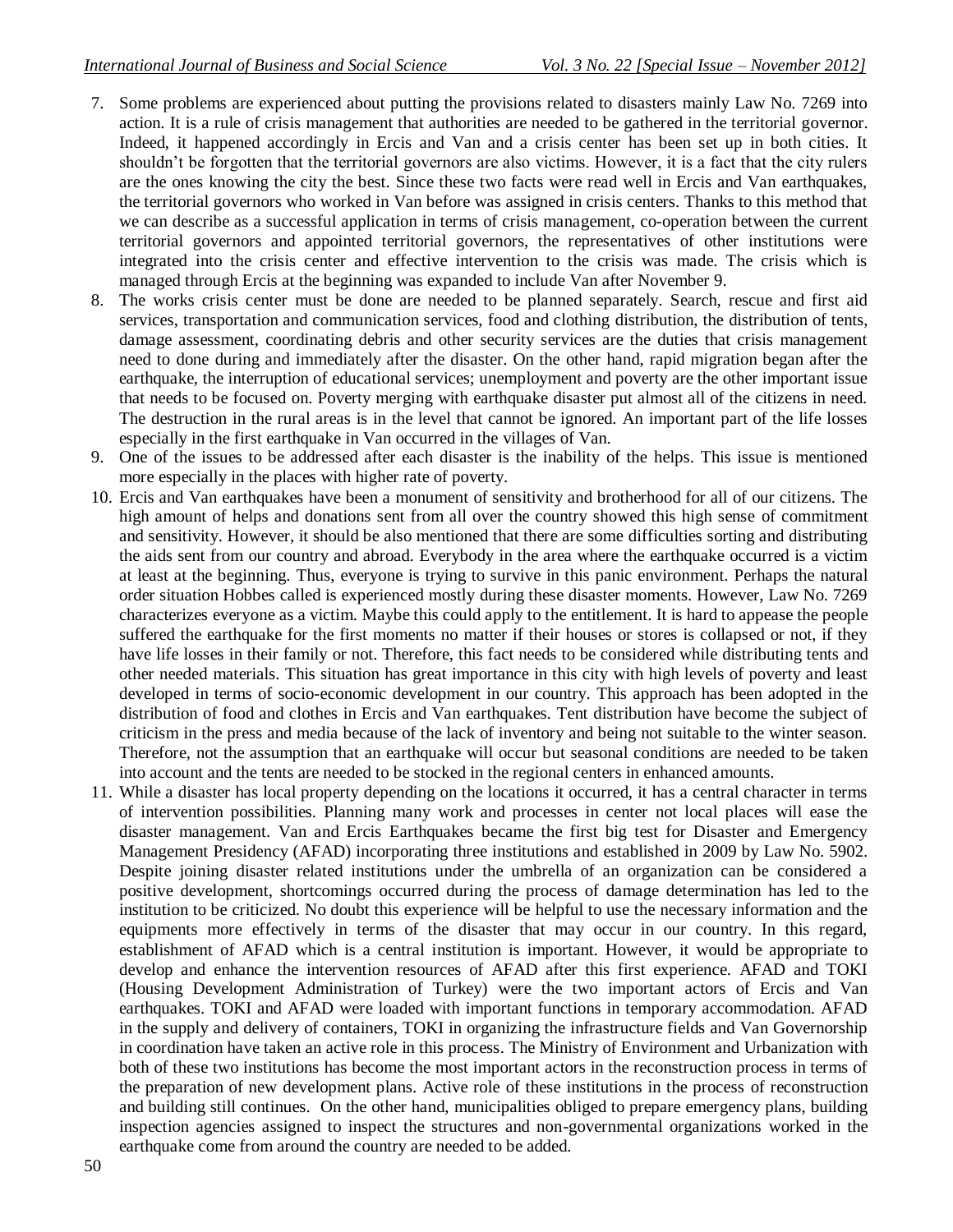- 12. People faced with a very serious housing problem because of the big number of heavy and medium-damaged buildings which is not collapsed during the earthquake. The number of containers brought to solve the housing problem, cost and the ratio of the housing in the containers are the properties separating Van and Ercis earthquakes from the others. 35 container towns holding approximately 180 thousand people were established in Ercis and Van. These sizes of towns haven't been established before. Moreover, prepared guideline on the management of these areas is an important managing application. Housing problems of the people with destroyed or heavily damaged houses is solved by providing containers in winter conditions.
- 13. Facilitates methods in the followed procedures in terms of implementation of operation related to the determination of rights holders for permanent housing have been monitored. Satellite cities with over 15 thousand houses built for the earthquake victims in Ercis and Van were established. 3200 of these houses granted to the rights owners on September 4, 2012, the rest of them were intended to be granted in the anniversary of the earthquake on October 23, 2012.
- 14. Planning process related with Ercis and Van has been largely completed. The adoption of disaster sensitive principles in the new plans will minimize the loss of life and property in the case of this kind of disasters. Not only improving the quality of construction but also livable, safe and healthy cities needs to be built. Zoning, planning, building control with settlement system and the rules should be determined based on scientific principles. These issues are come up after every disaster and later forgotten. Reconstruction process depends on these actors to work in coordination.
- 15. All the problems encountered in the process of the earthquake are needed to be planned before. However, this planning is related with financing. On paper, the best plans can be made. However, if the financial sources to apply this plan are not enough, there will be gaps in the plan in a short time. Planning shouldn't be made in a way to open a way to exclusive construction rights and rant. Rent and exclusive construction rights are the biggest enemies of a fair plan. Plans are needed to be prepared proper to the realities of the region and the country together with new investment areas and basic public and social services. New investment programs proposed for Van are should be evaluated together with the works for being health city, tourist city or textile city and projections related to that fields should be prepared. Education, health, trade and industry, employment, agriculture and livestock, damage assessment, determination of temporary and permanent residential areas and access to social facilities are earthquake related topics. Preparing the disaster scenarios related to all of these areas would lessen largely the problems encountered during a disaster. However, as long as the disaster sensitive construction and planning has not been established, we would have faced with the same life losses. Other measures will help to normalize the life quickly after the disaster.
- 16. It is needed to be added that the problem is not only the building quality, building stability and uncontrolled buildings but also urbanization nature, format, excessive population density in big cities, the imbalance in the population distribution, not taking into account the factors related to earthquake-resilience in making and applying the city plans and illegal construction and squatters and indicating that it is related to the human and natural disaster lost its naturalness in this condition (Keleş, 2012: 606). The problem should not be examined in the technical and institutional level, but also in the location of the social classes in the social structure and fragility level towards the earthquake. Implementation of the measure foreseen in the legal and institutional level has direct relationship with the social classes' affords (Şengül, 2010:309-342). It is suggested that identifying multi-way risks in urban environment, solving the city in scientific methods by considering the city's physical, economical and social characteristics and limiting planning activities related to disasters only with a conservation plan (disaster-sensitive planning) are wrong (Balamir, 2012a). The construction of the safe cities is not possible with partitive, plans covering only a portion of the city but with comprehensive plans covering the whole city. Because it is not possible to guess where in the city people get caught by an earthquake. As it can be seen in Ercis and Van earthquakes, it showed us that the city should be planned as a whole since many people get caught and died by the earthquake on the road outside of their houses, in the workplace, next to the walls by walking, during shopping, in the coffee houses, in hotels or their relative's houses. Therefore, at each stage, a disaster sensitive, holistic, considering the position of social classes planning approach should be applied.